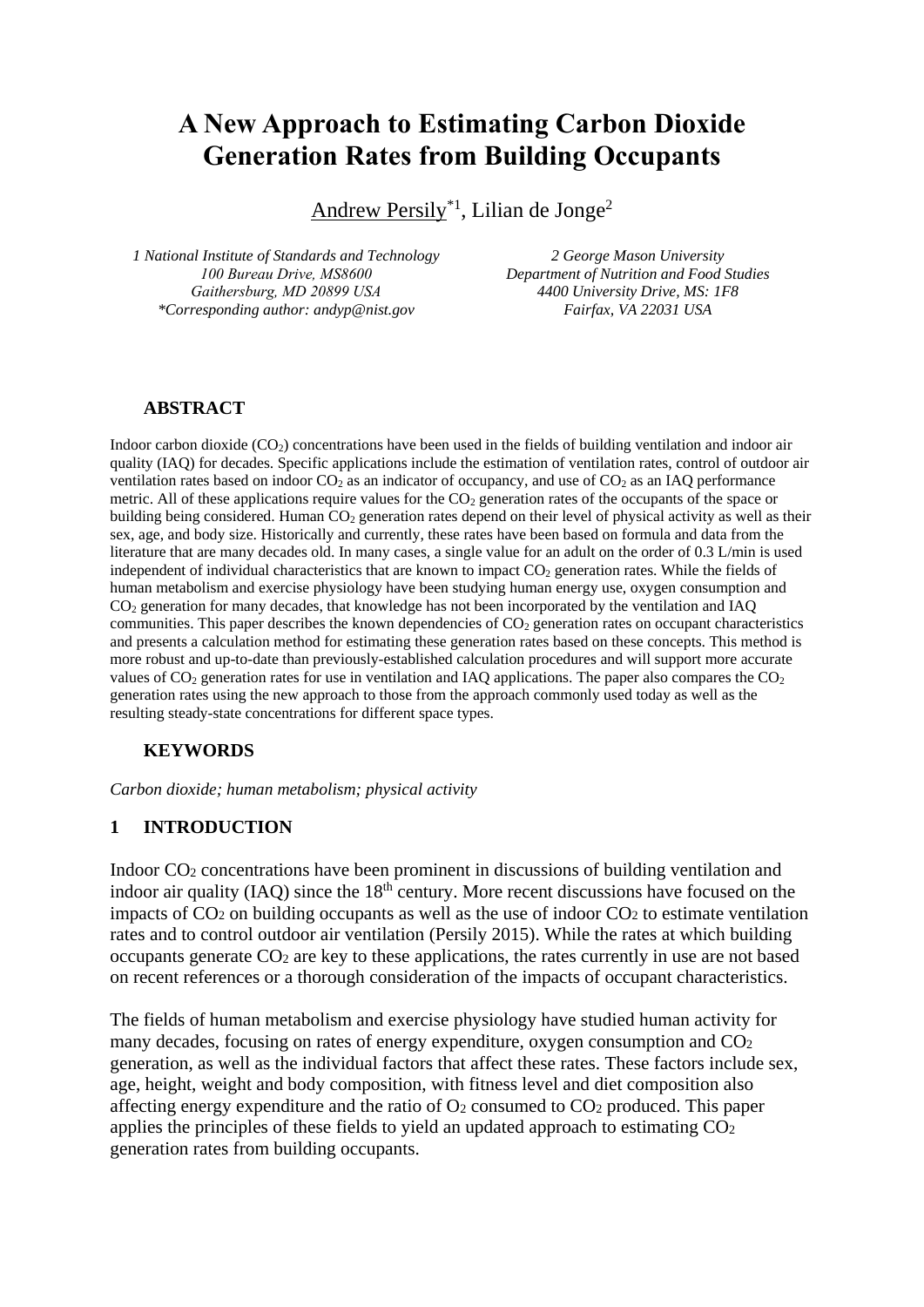### **2 CURRENT APPROACH TO ESTIMATE CO<sup>2</sup> GENERATION RATES**

The ventilation and IAQ fields have long used the following equation to estimate  $CO<sub>2</sub>$ generation rates from building occupants (ASHRAE 2017):

$$
V_{CO2} = \frac{0.00276 A_D M RQ}{(0.23 RQ + 0.77)}
$$
(1)

where *VCO2* is the CO<sub>2</sub> generation rate per person (L/s); *A<sub>D</sub>* is the DuBois surface area of the individual  $(m^2)$ ; *M* is the level of physical activity, sometimes referred to as the metabolic rate (met); and *RO* is the respiratory quotient. *A<sub>D</sub>* is estimated from height *H* in m and body mass *W* in kg as follows:

$$
A_D = 0.203H^{0.725}W^{0.425}
$$
 (2)

The respiratory quotient,  $RQ$ , is the ratio of the volumetric rate at which  $CO<sub>2</sub>$  is produced to the rate at which oxygen is consumed, and its value depends primarily on diet (Black et al., 1986). Based on data on human nutrition in the U.S, specifically the ratios of fat, protein and carbohydrate intake (Wright and Wang, 2010), *RQ* equals about 0.85.

Equation 1 first appeared in the Thermal Comfort chapter of the ASHRAE Fundamentals Handbook in 1989. That discussion, as well as the current discussion in the handbook, references Nishi (1981), which presents that equation as a means of measuring the metabolic rate of an individual. Nishi does not discuss the basis of this equation nor provide references. The ASHRAE Fundamentals Handbook also contains a table of metabolic rates for various activities, which has remained unchanged since the 1977 edition. These values are based on references predominantly from the 1960s, though some are even older. The same metabolic rate values are contained in the ASHRAE thermal comfort standard ASHRAE 2013), with similar data contained in ISO standard 8996 (ISO, 2004). As noted later in this paper, there are more recent and comprehensive sources of metabolic rate data.

The above equations and data are currently being used to estimate  $CO<sub>2</sub>$  generation rates within the field of ventilation and IAQ. For example, ASTM D6245 presents these equations and notes that for an average-sized adult  $(A_D = 1.8 \text{ m}^3)$  engaged in office work at 1.2 met, the corresponding CO<sub>2</sub> generation rate is 0.0052 L/s (ASTM 2012). For a child  $(A_D = 1 \text{ m}^2)$  at the same level of physical activity, the corresponding  $CO<sub>2</sub>$  generation rate is 0.0029 L/s. Note that discussions of the application of Equation 1 to ventilation and IAQ do not generally consider effects of air density on  $CO<sub>2</sub>$  generation rates, simply presenting these rates in volumetric units without specifying the air temperature or pressure.

## **3 ESTMATION OF CO<sup>2</sup> GENERATION RATES**

This section describes a new approach to estimating  $CO<sub>2</sub>$  generation rates from building occupants based on concepts from the fields of human metabolism and exercise physiology, as described in more detail in Persily and de Jonge (2017). This approach uses the basal metabolic rate (*BMR*) of the individual(s) of interest combined with their level of physical activity. This approach contrasts with Equation 1, which only considers body surface area and level of physical activity.

The first step in this new approach is to estimate the *BMR* of the individuals of interest. Equations for estimating *BMR* values as a function of sex, age and body mass are presented in Schofield (1985) and shown in Table 1. For example, the *BMR* of an 85 kg male between 30 y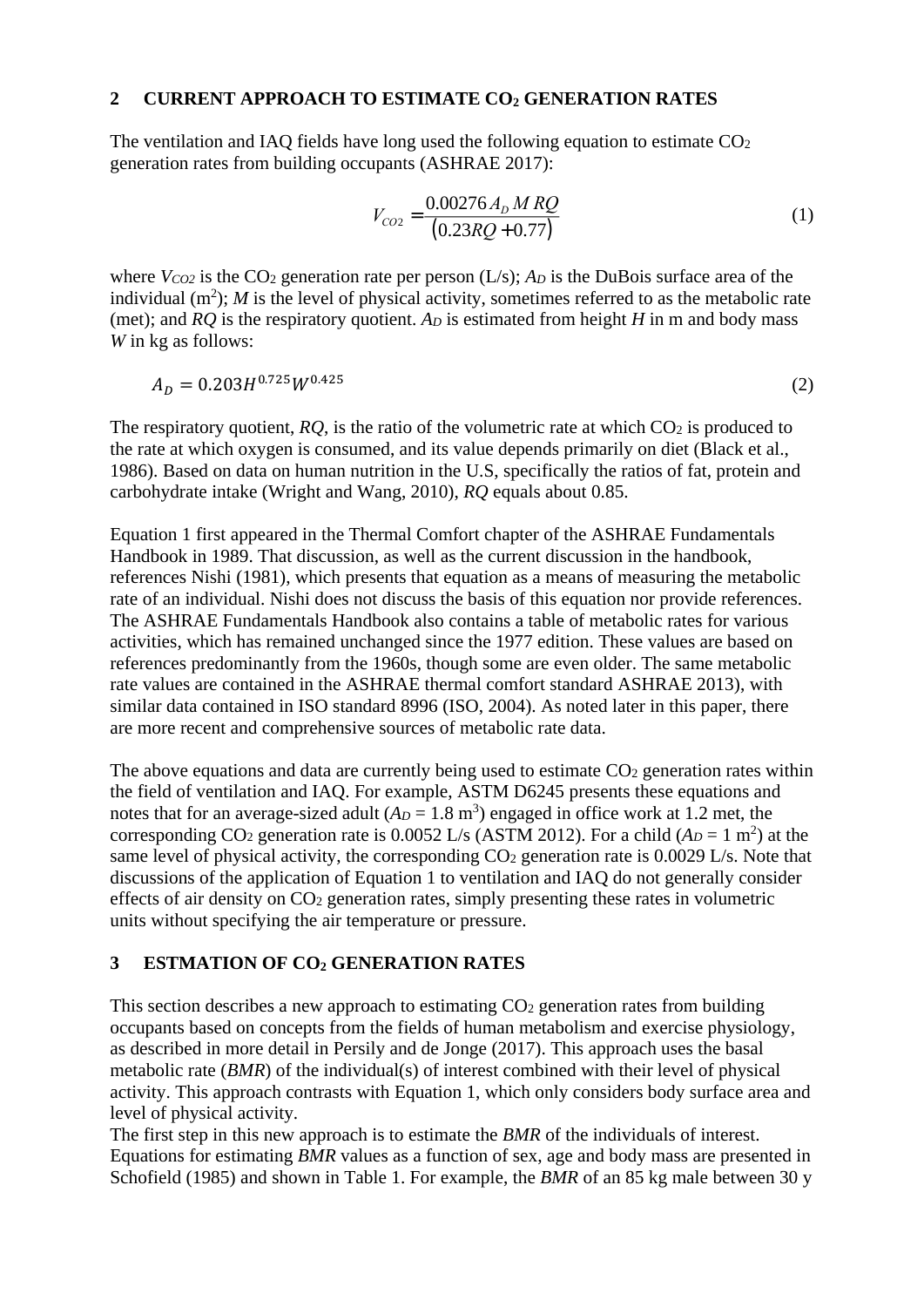and 60 y old is 7.73 MJ/day and 6.09 MJ/day for a 75 kg female in this same age range.

|                     | BMR (MJ/day)              |                           |  |  |  |
|---------------------|---------------------------|---------------------------|--|--|--|
| Age(y)              | <b>Males</b>              | <b>Females</b>            |  |  |  |
| $\langle 3 \rangle$ | $0.249$ m $- 0.127$       | $0.244$ m $- 0.130$       |  |  |  |
| 3 to 10             | $0.095 \text{ m} + 2.110$ | $0.085 \text{ m} + 2.033$ |  |  |  |
| $10 \text{ to } 18$ | $0.074 \text{ m} + 2.754$ | $0.056$ m $+ 2.898$       |  |  |  |
| 18 to 30            | $0.063 \text{ m} + 2.896$ | $0.062 \text{ m} + 2.036$ |  |  |  |
| $30 \text{ to } 60$ | $0.048 \text{ m} + 3.653$ | $0.034 \text{ m} + 3.538$ |  |  |  |
| $>= 60$             | $0.049 \text{ m} + 2.459$ | $0.038 \text{ m} + 2.755$ |  |  |  |

Table 1. *BMR* values (Schofield 1985). (m is body mass in units of kg)

After estimating the value of *BMR*, the next step is to estimate their level of physical activity in terms of the value of *M* that corresponds to the activities in which they are involved. There are two primary references for obtaining information on energy requirements for different physical activities. The first is a report prepared by the Food and Agriculture Organization of the United Nations (FAO), the World Health Organization (WHO) and the United Nations University (UNU), which discusses human energy requirements as a function of age and other individual characteristics (FAO, 2001). The second is a web-based compendium of physical activities (Ainsworth et al., 2011a; Ainsworth et al., 2011b). The rate of energy use of an individual, or group of individuals, engaged in a specific activity is estimated by multiplying the *BMR* value for that individual or group by a factor that characterizes the specific activity. The FAO report refers to this factor as the physical activity ratio (*PAR*), while the web-based compendium refers it as the metabolic equivalent using the term *MET*. In this paper, the variable *M* (in dimensionless units of met) is used to describe the ratio of the human energy use associated with a particular physical activity to the BMR of that individual. Persily and de Jonge (2017) contains tables of values of *M* for various activities from the FAO report and the web-based compendium.

Once the *BMR* value and the value of *M* for the relevant activity have been determined, their product in units of MJ/day is converted to L of oxygen consumed per unit time. This conversion is based on the conversion of 1 kcal (0.0042 MJ) of energy use to 0.206 L of oxygen consumption (Lusk, 1924). The exact conversion depends on the relative oxidation of carbohydrates and fat, but given the variation in the other factors used to calculate CO<sup>2</sup> generation rates, a value of 0.206 L is a reasonable approximation. This conversion results in 1 MJ/day of energy use corresponding to 0.00057 L/s of oxygen consumption, which based on a respiratory quotient *RQ* of 0.85 (discussed above), corresponds to 0.00048 L/s of CO<sup>2</sup> production. A *BMR* value of 7.73 MJ/day, mentioned above for an 85 kg male between 30 y and 60 y of age, therefore corresponds to  $0.0037$  L/s of  $CO<sub>2</sub>$  production. Using a physical activity level of 1.5 met for sitting tasks, light effort (e.g. office work) results in a CO<sup>2</sup> generation rate of 0.0056 L/s, which is close to the value of 0.0052 L/s cited in ASHRAE Standard 62.1 and ASTM D6245 for an adult.

Based on the approach just described, the  $CO<sub>2</sub>$  generation rate can be expressed in L/s at an air pressure of 101 kPa and a temperature of 273 K, with *BMR* in units of MJ/day and *M* in met, using Equations (3) and (4).

$$
V_{CO2} = RQ \, BMR \, M \, 0.000569 \tag{3}
$$

Assuming RQ equals 0.85, Equation 3 can be expressed as:

$$
V_{CO2} = BMR \ M \ 0.000484 \tag{4}
$$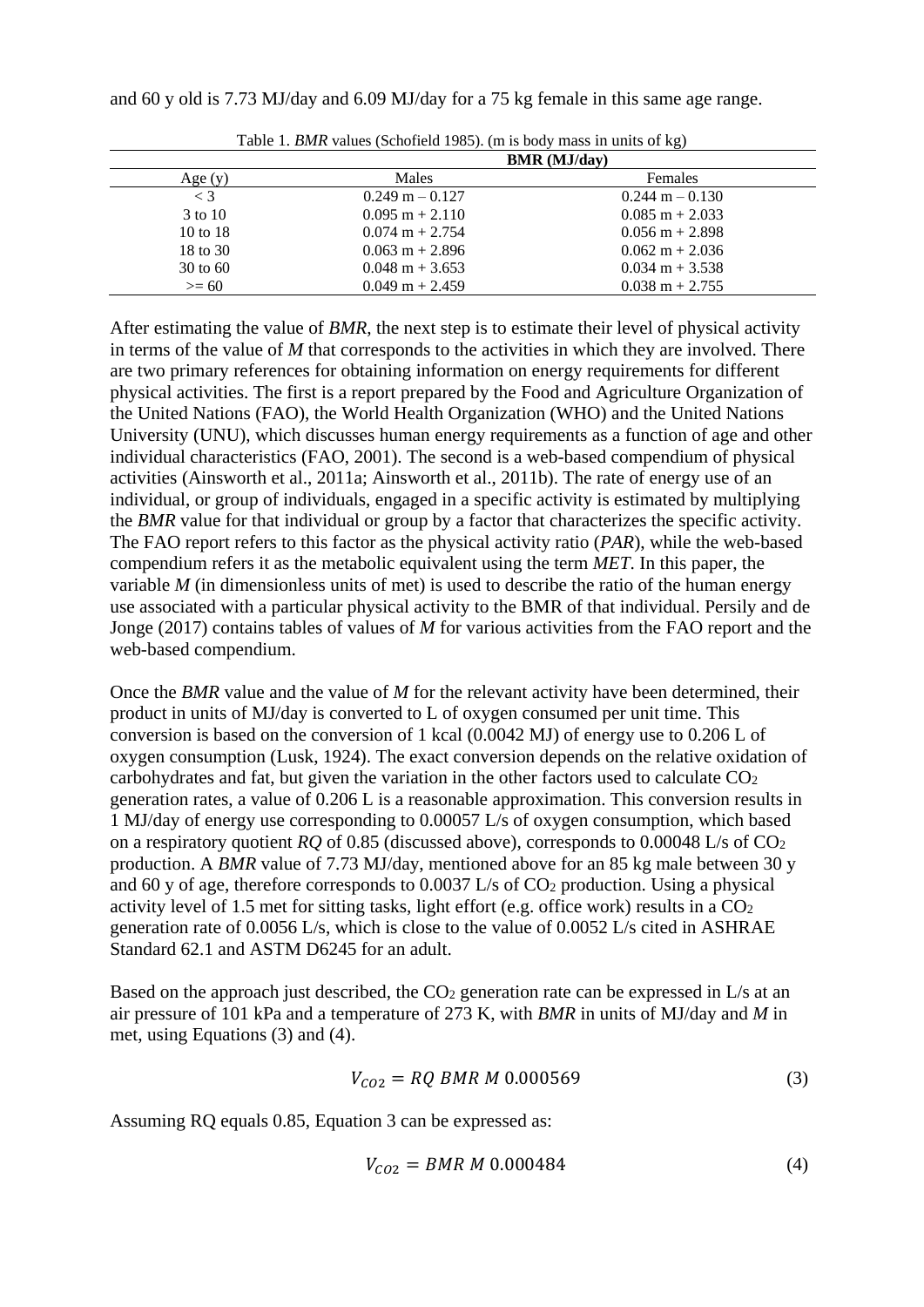Adjustments to other values of air pressure and temperature are described in Persily and de Jonge (2017), with Equation (5) showing the  $CO<sub>2</sub>$  generation rate for other values of T and P.

$$
V_{CO2} = RQ \, BMR \, M \, \left(\frac{T}{P}\right) \, 0.000211 \tag{5}
$$

In order to facilitate use of these calculations, Table 2 contains  $CO<sub>2</sub>$  generation rates for a number of *M* values over a range of ages for both males and females. The mean body mass values are based on data in the EPA Exposure Factors Handbook, specifically the values in Tables 8-4 for males and 8-5 for females (EPA, 2011). These values are most accurate, but still inherently approximate, when applied to a group of individuals and will not generally be accurate for a single individual.

|                       |              |            | $CO2$ generation rate (L/s)      |        |        |        |        |        |        |  |
|-----------------------|--------------|------------|----------------------------------|--------|--------|--------|--------|--------|--------|--|
|                       | <b>Mean</b>  | <b>BMR</b> | Level of physical activity (met) |        |        |        |        |        |        |  |
| Age $(y)$             | mass<br>(kg) | (MJ/day)   | 1.0                              | 1.2    | 1.4    | 1.6    | 2.0    | 3.0    | 4.0    |  |
| <b>Males</b>          |              |            |                                  |        |        |        |        |        |        |  |
| < 1                   | 8.0          | 1.86       | 0.0009                           | 0.0011 | 0.0013 | 0.0014 | 0.0018 | 0.0027 | 0.0036 |  |
| 1 to $<$ 3            | 12.8         | 3.05       | 0.0015                           | 0.0018 | 0.0021 | 0.0024 | 0.0030 | 0.0044 | 0.0059 |  |
| $3$ to $< 6$          | 18.8         | 3.90       | 0.0019                           | 0.0023 | 0.0026 | 0.0030 | 0.0038 | 0.0057 | 0.0075 |  |
| $6$ to $<$ 11         | 31.9         | 5.14       | 0.0025                           | 0.0030 | 0.0035 | 0.0040 | 0.0050 | 0.0075 | 0.0100 |  |
| 11 to $< 16$          | 57.6         | 7.02       | 0.0034                           | 0.0041 | 0.0048 | 0.0054 | 0.0068 | 0.0102 | 0.0136 |  |
| 16 to $<$ 21          | 77.3         | 7.77       | 0.0037                           | 0.0045 | 0.0053 | 0.0060 | 0.0075 | 0.0113 | 0.0150 |  |
| 21 to $<$ 30          | 84.9         | 8.24       | 0.0039                           | 0.0048 | 0.0056 | 0.0064 | 0.0080 | 0.0120 | 0.0160 |  |
| 30 to $< 40$          | 87.0         | 7.83       | 0.0037                           | 0.0046 | 0.0053 | 0.0061 | 0.0076 | 0.0114 | 0.0152 |  |
| 40 to $< 50$          | 90.5         | 8.00       | 0.0038                           | 0.0046 | 0.0054 | 0.0062 | 0.0077 | 0.0116 | 0.0155 |  |
| 50 to $< 60$          | 89.5         | 7.95       | 0.0038                           | 0.0046 | 0.0054 | 0.0062 | 0.0077 | 0.0116 | 0.0154 |  |
| $60 \text{ to } < 70$ | 89.5         | 6.84       | 0.0033                           | 0.0040 | 0.0046 | 0.0053 | 0.0066 | 0.0099 | 0.0133 |  |
| $70$ to $< 80$        | 83.9         | 6.57       | 0.0031                           | 0.0038 | 0.0045 | 0.0051 | 0.0064 | 0.0095 | 0.0127 |  |
| $>= 80$               | 76.1         | 6.19       | 0.0030                           | 0.0036 | 0.0042 | 0.0048 | 0.0060 | 0.0090 | 0.0120 |  |
|                       |              |            |                                  |        |        |        |        |        |        |  |
| <b>Females</b>        |              |            |                                  |        |        |        |        |        |        |  |
| < 1                   | 7.7          | 1.75       | 0.0008                           | 0.0010 | 0.0012 | 0.0014 | 0.0017 | 0.0025 | 0.0034 |  |
| 1 to $<$ 3            | 12.3         | 2.88       | 0.0014                           | 0.0017 | 0.0020 | 0.0022 | 0.0028 | 0.0042 | 0.0056 |  |
| $3$ to $< 6$          | 18.3         | 3.59       | 0.0017                           | 0.0021 | 0.0024 | 0.0028 | 0.0035 | 0.0052 | 0.0070 |  |
| $6$ to $< 11$         | 31.7         | 4.73       | 0.0023                           | 0.0027 | 0.0032 | 0.0037 | 0.0046 | 0.0069 | 0.0092 |  |
| 11 to $< 16$          | 55.9         | 6.03       | 0.0029                           | 0.0035 | 0.0041 | 0.0047 | 0.0058 | 0.0088 | 0.0117 |  |
| 16 to $<$ 21          | 65.9         | 6.12       | 0.0029                           | 0.0036 | 0.0042 | 0.0047 | 0.0059 | 0.0089 | 0.0119 |  |
| 21 to $<$ 30          | 71.9         | 6.49       | 0.0031                           | 0.0038 | 0.0044 | 0.0050 | 0.0063 | 0.0094 | 0.0126 |  |
| 30 to $< 40$          | 74.8         | 6.08       | 0.0029                           | 0.0035 | 0.0041 | 0.0047 | 0.0059 | 0.0088 | 0.0118 |  |
| 40 to $< 50$          | 77.1         | 6.16       | 0.0029                           | 0.0036 | 0.0042 | 0.0048 | 0.0060 | 0.0090 | 0.0119 |  |
| $50 \text{ to } < 60$ | 77.5         | 6.17       | 0.0030                           | 0.0036 | 0.0042 | 0.0048 | 0.0060 | 0.0090 | 0.0120 |  |
| $60 \text{ to } < 70$ | 76.8         | 5.67       | 0.0027                           | 0.0033 | 0.0038 | 0.0044 | 0.0055 | 0.0082 | 0.0110 |  |
| 70 to $< 80$          | 70.8         | 5.45       | 0.0026                           | 0.0032 | 0.0037 | 0.0042 | 0.0053 | 0.0079 | 0.0106 |  |
| $>= 80$               | 64.1         | 5.19       | 0.0025                           | 0.0030 | 0.0035 | 0.0040 | 0.0050 | 0.0075 | 0.0101 |  |

Table 2.  $CO<sub>2</sub>$  generation rates for ranges of ages and level of physical activity

#### **4 DISCUSSION**

While the approach described in this paper for estimating  $CO<sub>2</sub>$  generation rates from individuals has the advantages that it is based on principles of human metabolism and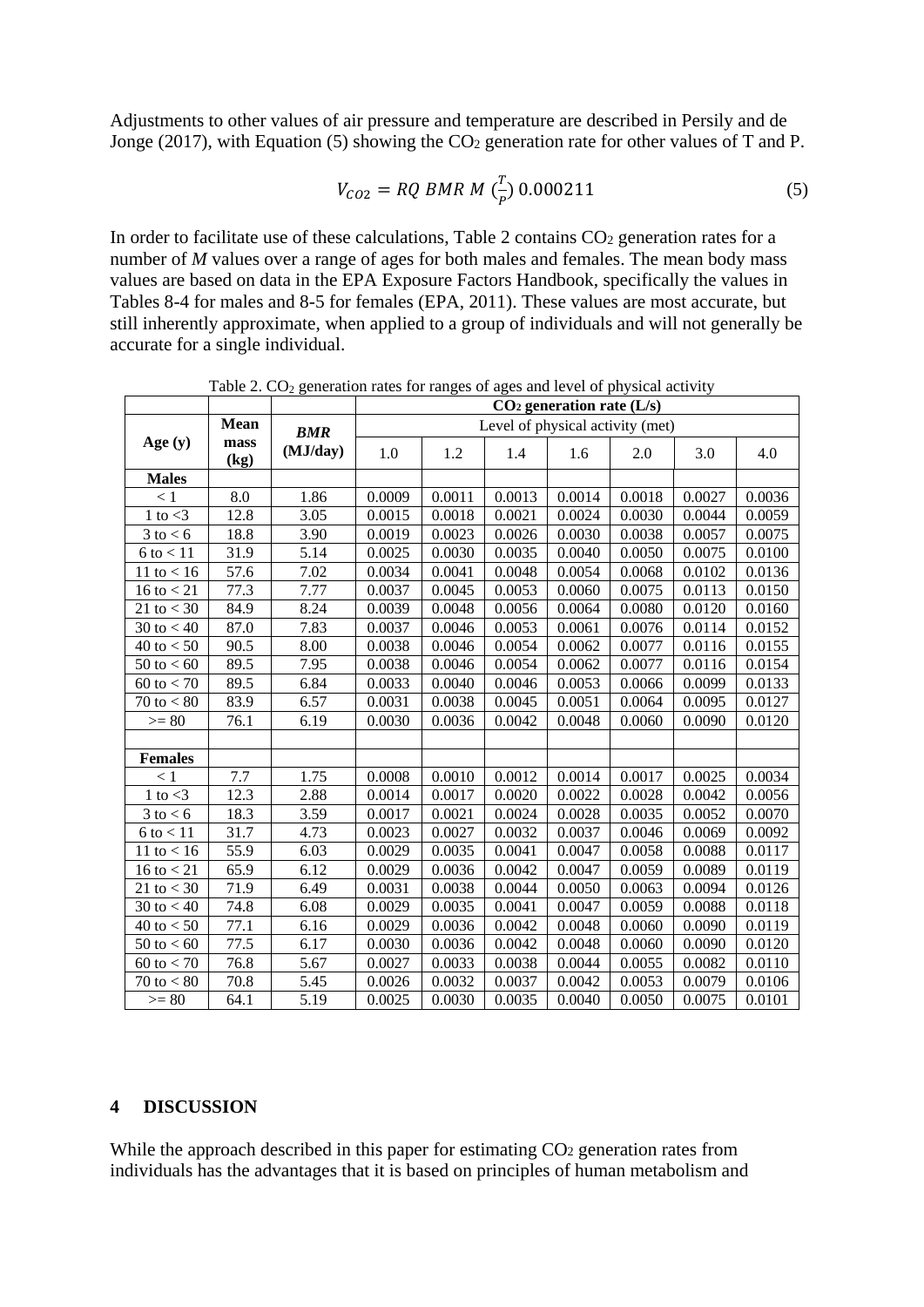exercise physiology, as well as using more recent data on levels of physical activity, it is not yet clear how much it will impact applications of indoor CO<sup>2</sup> to building ventilation and IAQ. Analyses are needed to understand the impact on  $CO<sub>2</sub>$  demand control ventilation system setpoints, as well as the associated energy use. Other analyses are also needed to investigate how these updated CO<sub>2</sub> generation rates will impact the use of CO<sub>2</sub> as an IAQ metric. As an initial step in those analyses,  $CO<sub>2</sub>$  generation rates using the new approach are compared to those from the approaches commonly used today, as well as the resulting steady-state concentrations, for different space types.

Table 3 presents values of  $CO<sub>2</sub>$  generation rates and steady state indoor  $CO<sub>2</sub>$  concentrations (above outdoor) for three different space types, calculated three different ways. The columns labelled "Standard values" employ the default CO<sub>2</sub> generation rates provided in ASTM D6245, 0.0052 L/s for adults and 0.0029 L/s for children, both assuming 1.2 met of physical activity. Ideally, a user of that standard would not rely on these typical values but would instead calculate them for the spaces they are considering, using an appropriate body surface area and met level. However, it is also possible that some use these average values without considering the occupants in their specific situation. The values labelled "Equation 1 (Nishi)" use equation 1 in this paper, which accounts for surface area *A<sup>D</sup>* and met level *M*. For the Office and Conference room, *M* is assumed to equal 1.4, based on the more recent physical activity data referenced in this paper. The body surface area  $A_D$  is assumed to equal 2.0 m<sup>2</sup>, based on mean values for adult males and females (EPA 2011). The classroom values are assume an occupancy of 24 students  $(1.2 \text{ met}, 0.8 \text{ m}^2)$  and 1 teacher  $(1.6 \text{ met}, 2 \text{ m}^2)$ . The values labelled "Equation 4" use the values in Table 2 of this paper for the occupants as just described. The last three columns of Table 3 present steady-state values of the indoor minus outdoor  $CO<sub>2</sub>$  concentration, using the average  $CO<sub>2</sub>$  generation rates for each space and assuming they are ventilated in accordance with ASHRAE Standard 62.1 (ASHRAE 2016), per the values in the second column of the table.

|                                         |                                                                       | <b>Average CO<sub>2</sub></b> Generation Rate<br>$(L/s$ per person) |         |                                                      | <b>Steady-State Indoor - Outdoor</b><br>$CO2$ Concentration (mg/m <sup>3</sup> ) |                   |            |  |
|-----------------------------------------|-----------------------------------------------------------------------|---------------------------------------------------------------------|---------|------------------------------------------------------|----------------------------------------------------------------------------------|-------------------|------------|--|
| Space type                              | Outdoor air<br>ventilation per<br>Standard 62.1<br>$(L/s$ per person) | values                                                              | (Nishi) | "Standard" Equation 1 Equation 4<br>in this<br>paper | "Standard"<br>values                                                             | Nishi<br>Equation | Equation 4 |  |
| Office                                  | 8.5                                                                   | 0.0052                                                              | 0.0068  | 0.0048                                               | 1120                                                                             | 1465              | 1039       |  |
| Conference room                         | 3.1                                                                   | 0.0052                                                              | 0.0068  | 0.0048                                               | 3071                                                                             | 4018              | 2850       |  |
| Classroom $(5 \text{ to } 8 \text{ y})$ | 7.4                                                                   | 0.0030                                                              | 0.0026  | 0.0030                                               | 740                                                                              | 631               | 746        |  |

Table 3. Comparison of  $CO<sub>2</sub>$  Generation Rates and Steady-State Indoor Concentrations

In comparing the  $CO<sub>2</sub>$  generation rates in Table 3, the values calculated using Equation 4 of this paper are about 8 % lower than the "Standard values" for the Office and Conference room and the same for the Classroom. However, they are close to 40 % less than the value from the Nishi equation for the Office and Conference room and about 15 % higher for Classroom. The steady-state concentrations using Equation 4 are about 7 % lower than the "Standard values" in the Office and Conference room and very close in the Classroom. Compared to the Nishi equation, the concentrations using Equation 4 are about 30 % less in the Office and Conference room. The values using Equation 4 are close to 20 % higher than the Nishi values in the Classroom. Based on this very limited analysis, the use of the new method embodied in Equation 4 and the new physical activity data can yield differences  $CO<sub>2</sub>$  generation rates and steady-state concentrations, in some cases higher and in others lower. More space types and occupancy characteristics need to be investigated before any general trends are revealed, but it seems clear that the new method will yield significantly different results in many cases.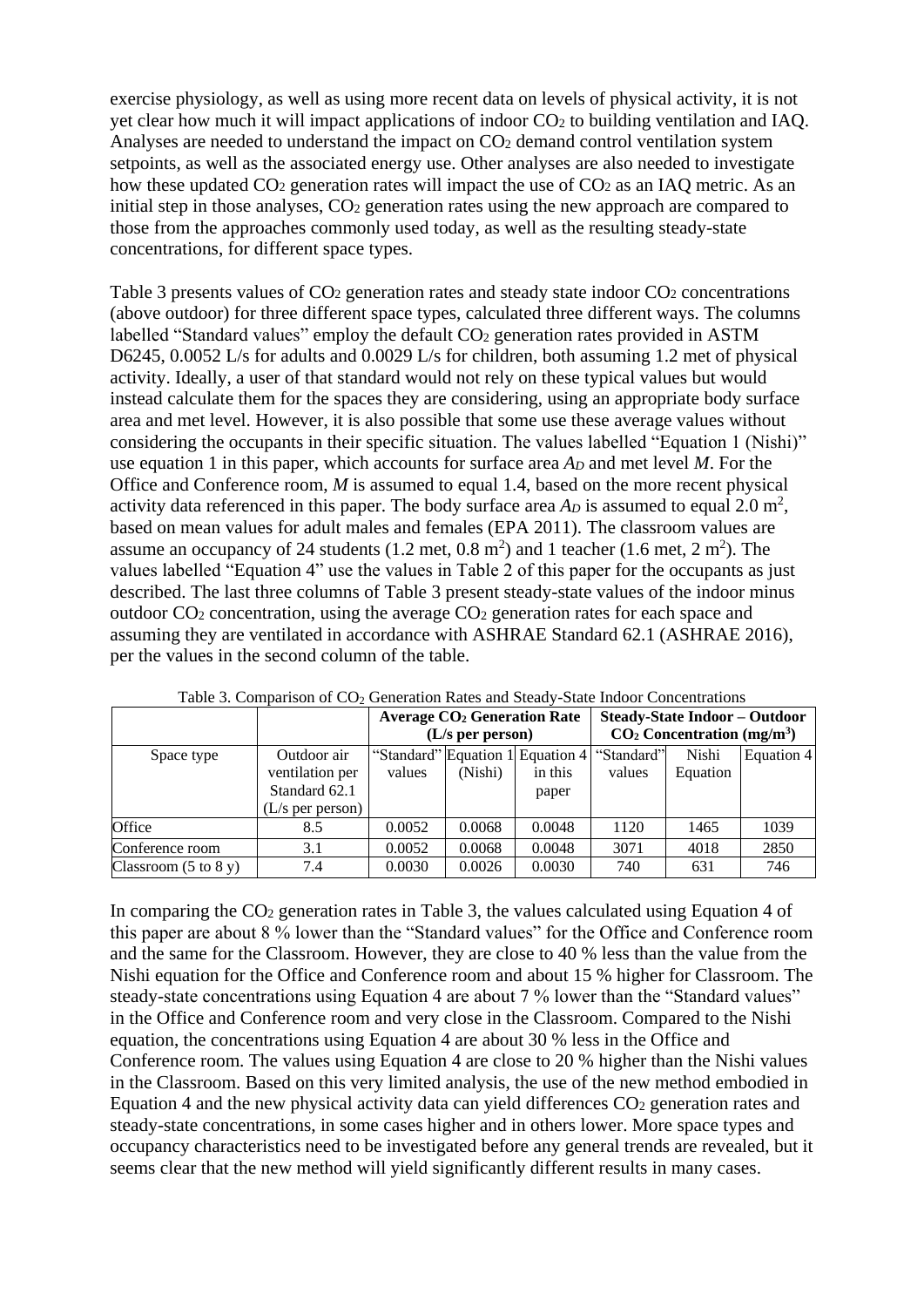## **5 CONCLUSIONS**

The approach described in this paper for estimating CO<sub>2</sub> generation rates from individuals is based on concepts from the fields of human metabolism and exercise physiology, as well as more recent data than those currently used in the fields of ventilation and IAQ. It is intended to replace the equation that has been used for decades within the ventilation and IAQ communities (Equation 1 in this paper) and offers important advantages. First, the previous equation is based on a 1981 reference that provides no explanation of its basis, while the new approach is derived using principles of human metabolism and energy expenditure. Also, the new approach characterizes body size using mass rather than surface area, which in practice is estimated not measured. Body mass is easily measured and data on body mass distributions are readily available. The new approach also explicitly accounts for the sex and age of the individuals being considered, which is not the case with Equation 1. As new data on body mass become available, these data can be used to adjust CO<sub>2</sub> generation rates accordingly. Similarly, new information on *BMR* values and approaches to their estimation can also be easily applied to these calculations.

The CO<sup>2</sup> generation rate estimation method described here is applicable to groups of individuals, as the theory behind the method and the data are based on groups, not single individuals. If the rate of energy consumption or  $CO<sub>2</sub>$  generation of a specific individual is needed, it must be measured for that individual to account for differences that can exist due to body composition, diet, genetics and other factors. When considering a population of individuals in a building or space, the average values derived using the described approach will be more reliable than for a single individual. However, that reliability should be increased by characterizing the specific population of interest in terms of sex, age, body mass and activity level. Methods for performing such characterizations in a standardized fashion are not described in this paper. The increased accuracy of  $CO<sub>2</sub>$  generation estimates that may be achieved by doing so have not been studied, but additional research would be useful to demonstrate their value.

Based on the initial and limited analysis presented in this paper, the use of the new method embodied in Equation 4 and the new physical activity data, can yield differences in CO<sub>2</sub> generation rates and resulting steady-state concentrations in some circumstances, in some cases higher and in others lower. More space types and occupancy characteristics need to be investigated before any general trends are revealed, but it seems clear that the new method will yield significantly different results in many cases.

The approach presented in this paper for estimating  $CO<sub>2</sub>$  generation rates from building occupants constitutes a significant advance in the analysis of IAQ and ventilation and should be considered in future applications of  $CO<sub>2</sub>$  in ventilation and IAQ studies and standards. In addition, the sources of physical activity data identified should be incorporated into the references that currently use older and much more limited data sources, i.e., ASHRAE Standard 55, the ASHRAE Fundamentals Handbook, ISO Standard 8996, and ASTM D6245 (ASHRE 2013, ASHRAE 2017, ISO 2004, ASTM 2012).